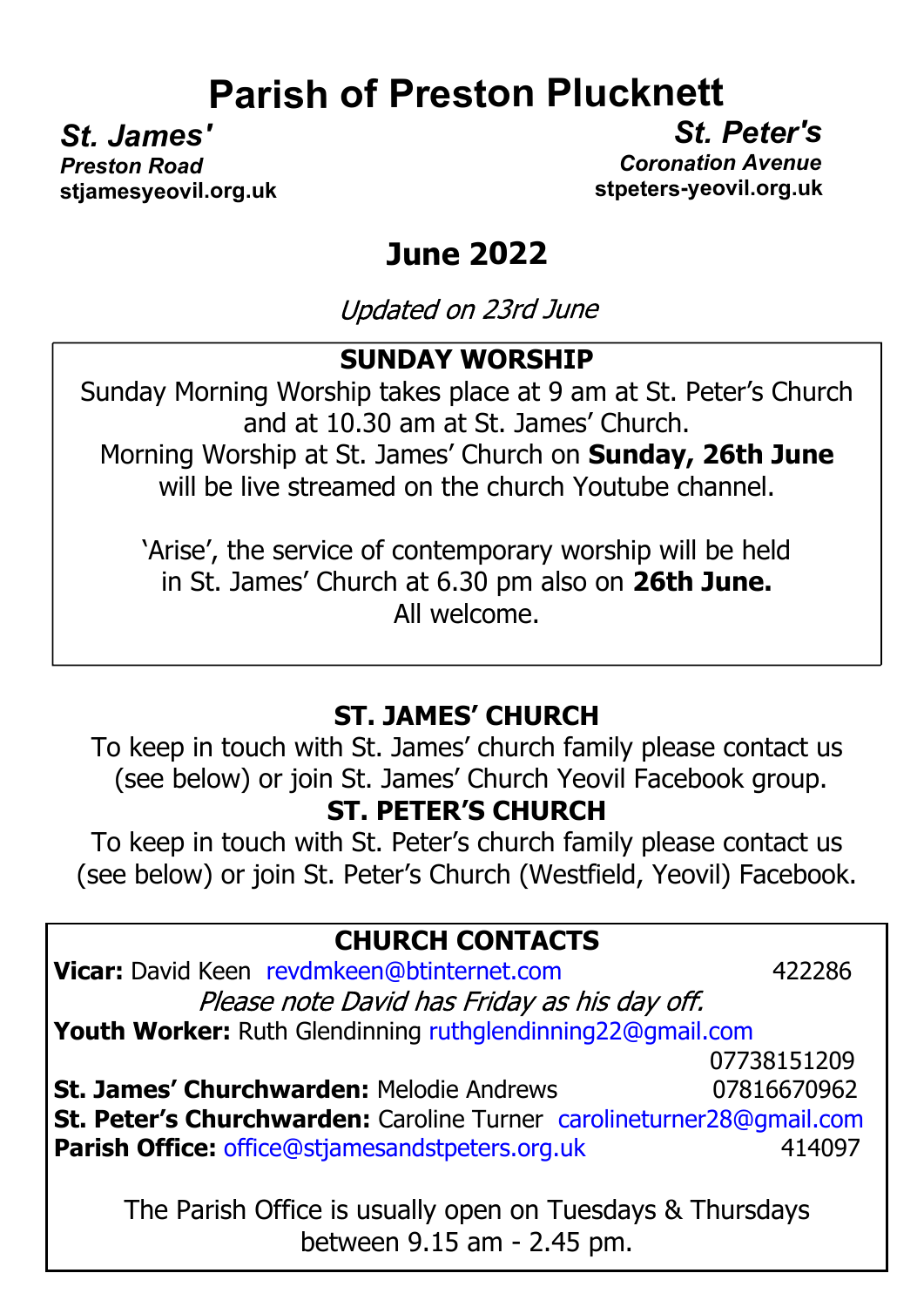### **DATES FOR YOUR DIARY**

Andy Handcock will be moving on from St. James as he and Alison join the congregation at Martock, where Alison is getting involved in the church leadership team, so we will be praying for them at St. James' Church on **Sunday, 26th June.**

On **Sunday, 3rd July** St. Peter's Church will be celebrating their Patronal Festival with 2 services, one at 9 am and one at 10.30 am. This will be followed by a church banquet.

# **ST. JAMES' CHURCH OPEN**

St. James' church is usually open between 10am-4 pm from Monday to Saturday.

# **ST. PETER'S COMMUNITY COFFEE**

This takes place on Monday mornings between 10 and 12 in the Community Centre, Coronation Avenue.

# **ST. JAMES' CHURCH PRAYER MEETINGS**

The intercessory prayer group meets at St. James' Church every **Tuesday** at 4 pm for half an hour. A time of informal prayer ministry and waiting on God is held on **Tuesdays** at St. James' between 7.30 and 8.30pm.

There is a box at the back of the church for prayer requests.

## **MIDWEEK COMMUNION SERVICES**

Wednesday Lunchtime Communion from 12-12.30 pm at St. James' Church on **29th June & 6th July.** Communion at St. Peter's Church on Wednesday **13th July.**

## **ST. JAMES' COFFEE MORNING**

The next Coffee Morning at St. James' Church is on **Thursday, 7th July** between 10 & 11 am. Do join us for refreshments and fellowship.